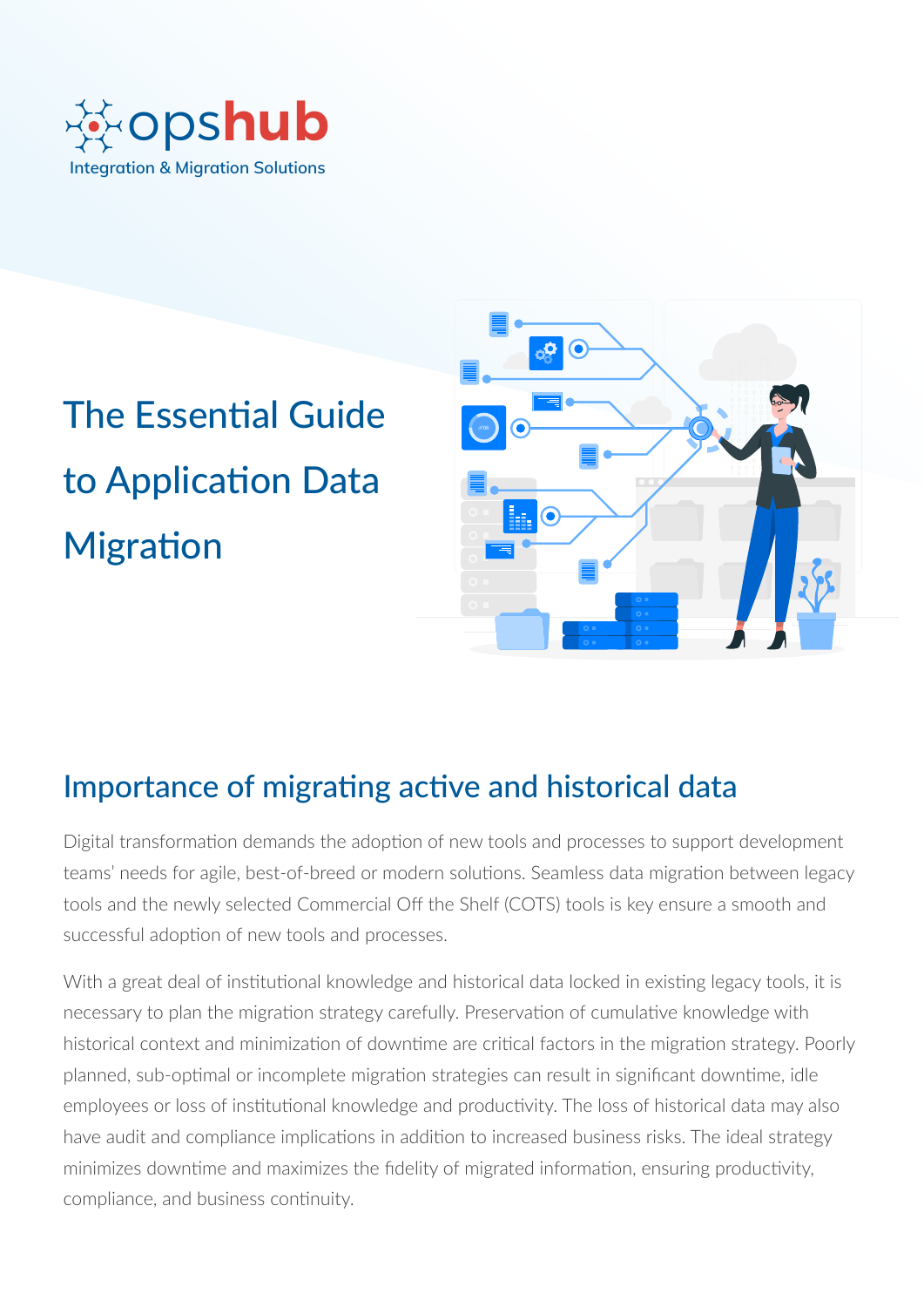# True cost of data migration

Cost is an important consideration in data migration as the transition needs a significant investment in time and resources. Estimating the factors that add up to the actual cost of migration helps organizations plan better and allow for contingency in terms of system downtime or idle resources. However, it is not a straightforward formula because data migration impacts productivity and profitability in many ways. The following considerations help you quantify and measure the total cost of your migration and the savings/efficiency that you will make post data migration:

### 1. Data transfer costs

Whether you choose to outsource the migration project or do it in-house, there is a significant investment in building your migration competence so that your team can manage the project successfully. The larger the scope and duration of the project, the higher the cost.

### 2. Opportunity costs

Unavailability of systems translates into project downtime and loss of employee productivity that extends beyond the actual users of the affected system. A key factor to be considered is the business risks associated with extended downtime. For instance, the need for a security patch or update that is delayed due to unavailability of a system. Consider the overall impact of productivity loss, potential business risks and project interruptions or delays to evaluate the trade-offs if you are looking at a high downtime data transfer solution.

Systems downtime not only leads to productivity loss, it also increases the total costs as a result of pausing/restarting work.

### 3. Data corruption or information loss

For projects that include mission critical business information, there's an elevated risk of impacting operations in the event of data corruption or data loss. Unavailability or loss of access to information can have severe implications on profitability. Low fidelity migrations which often involve multiple manual steps can lead to data loss and data errors during migration. While they seem like the cheaper option, low fidelity migrations can have a long-term impact on team productivity and effectiveness. Typically, there is loss of versioning, history, artifacts, and context that leads to end-user frustration and performance challenges.

A full-fidelity approach ensures there is no data loss in the migration process even if there is a gap due to model mismatch between systems. This can be the deciding factor for businesses that work in highly regulated environments.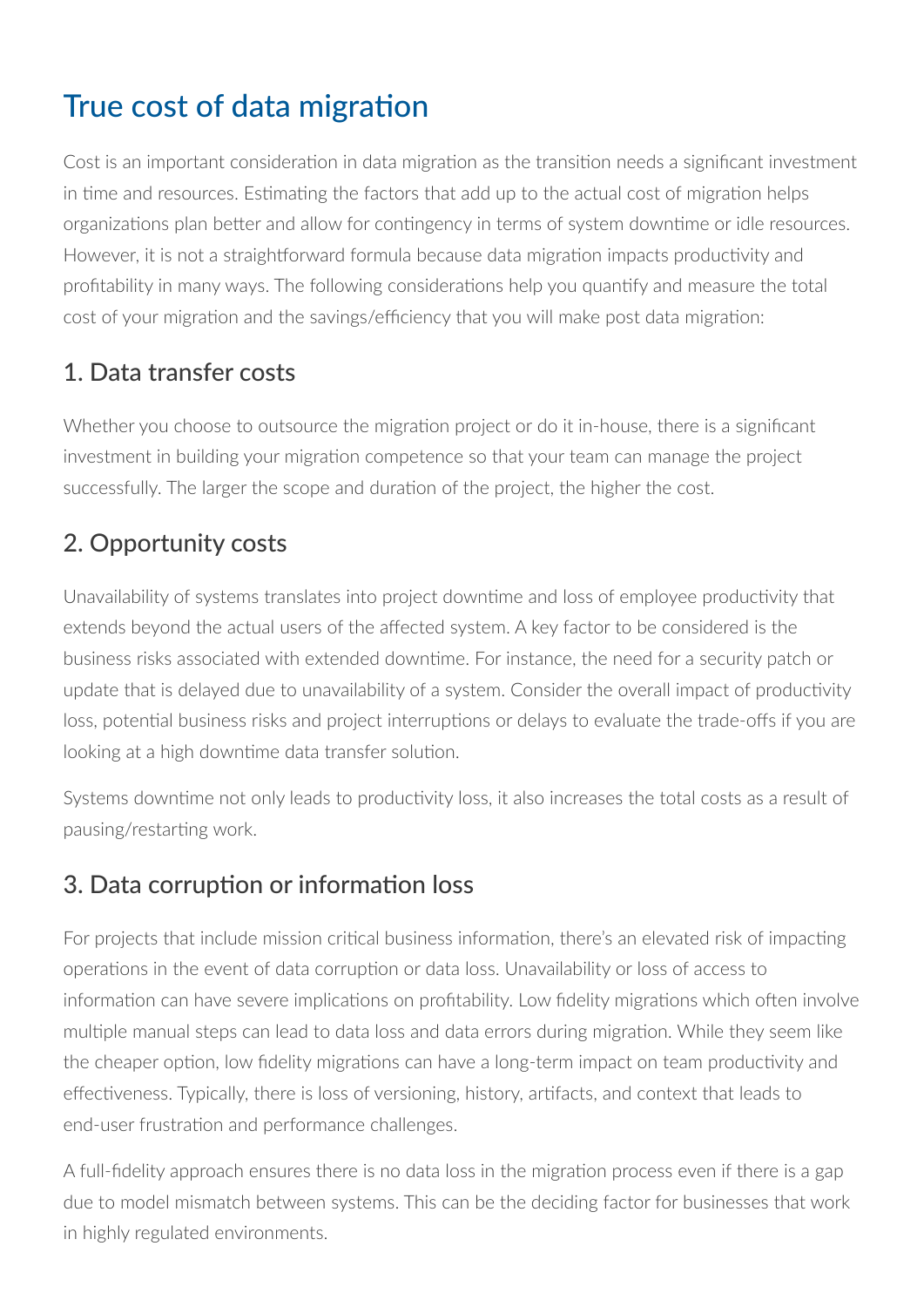In addition to the cost of the migration project, there are other important considerations, including systems availability, security, fidelity, etc, which are often critical in selecting the migration strategy. For example, manual approaches have high security risks as sensitive data can be exposed during the migration. An automated factory approach is typically significantly more secure and reliable than approaches that rely on manual, human interaction activities.

# Key factors for selecting the migration approach



#### Systems downtime or availability:

Factor in the impact of unavailable systems on your business continuity, security and idle users/system to decide the appropriate migration approach.



#### Data complexity:

The scale of your data, complexity, number of users and the need to customize fields and unusual data shapes will impact the migration choices and strategy.



#### Data quality:

Poor migration strategy results in data loss or corruption, rendering the data unusable in the target system.



#### Audits and Compliance:

Compliance issues can manifest while migrating content and the overall strategy must validate data in the context of audits and compliance.



#### Replicability of migration:

Data migration approach and configuration should be easily repeatable and replicable to achieve scalability to a large number of projects.



#### Data fidelity:

Applications comprise rich contextual information such as history, artefacts, embedded images, relationships, comments etc., raising multiple choices in terms of fidelity – full fidelity, high fidelity, medium fidelity and low fidelity.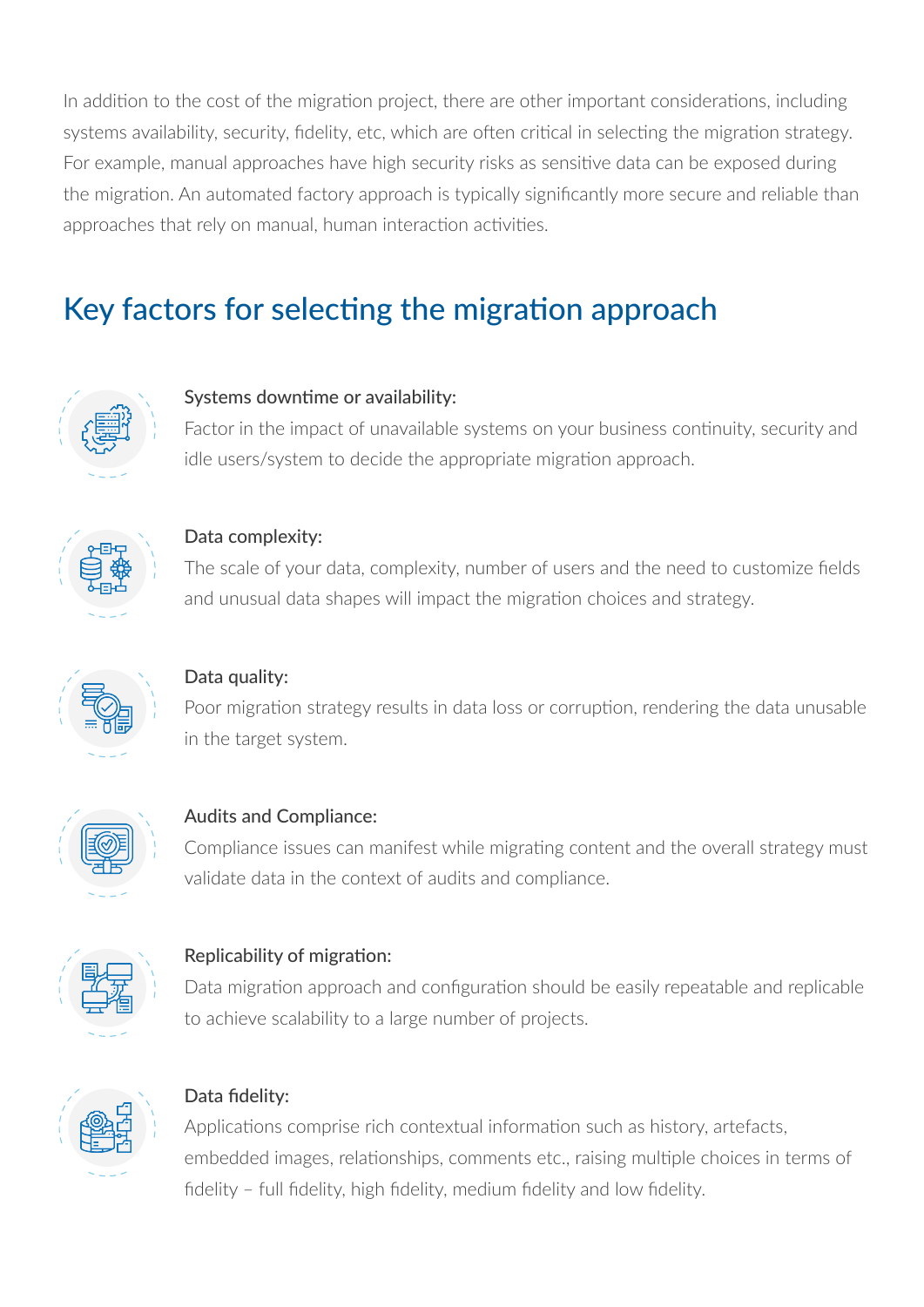

#### Compatibility between source and target systems:

Disparity between the schemas and application structure of source and target systems requires additional effort on proper handling and modeling of the data before migration.



#### Security:

Data migration projects are susceptible to temporary lapses in privacy and security, often compromising sensitive information and customer data. Design a strategy with security issues in mind.



#### Training large numbers of users in a new system:

When migrating large numbers of users for a new tool, training and onboarding users' needs to be planned out in a timely, systematic way. Migrate the systems in prioritized tranches instead of a big-bang lift and shift.



#### Transformation (cleanse, merge, enrich):

Migrating often requires conversion of data from one format to another to resolve the model mismatch between two systems

Once you have taken these factors into account, identify the type of migration that works best for your business needs.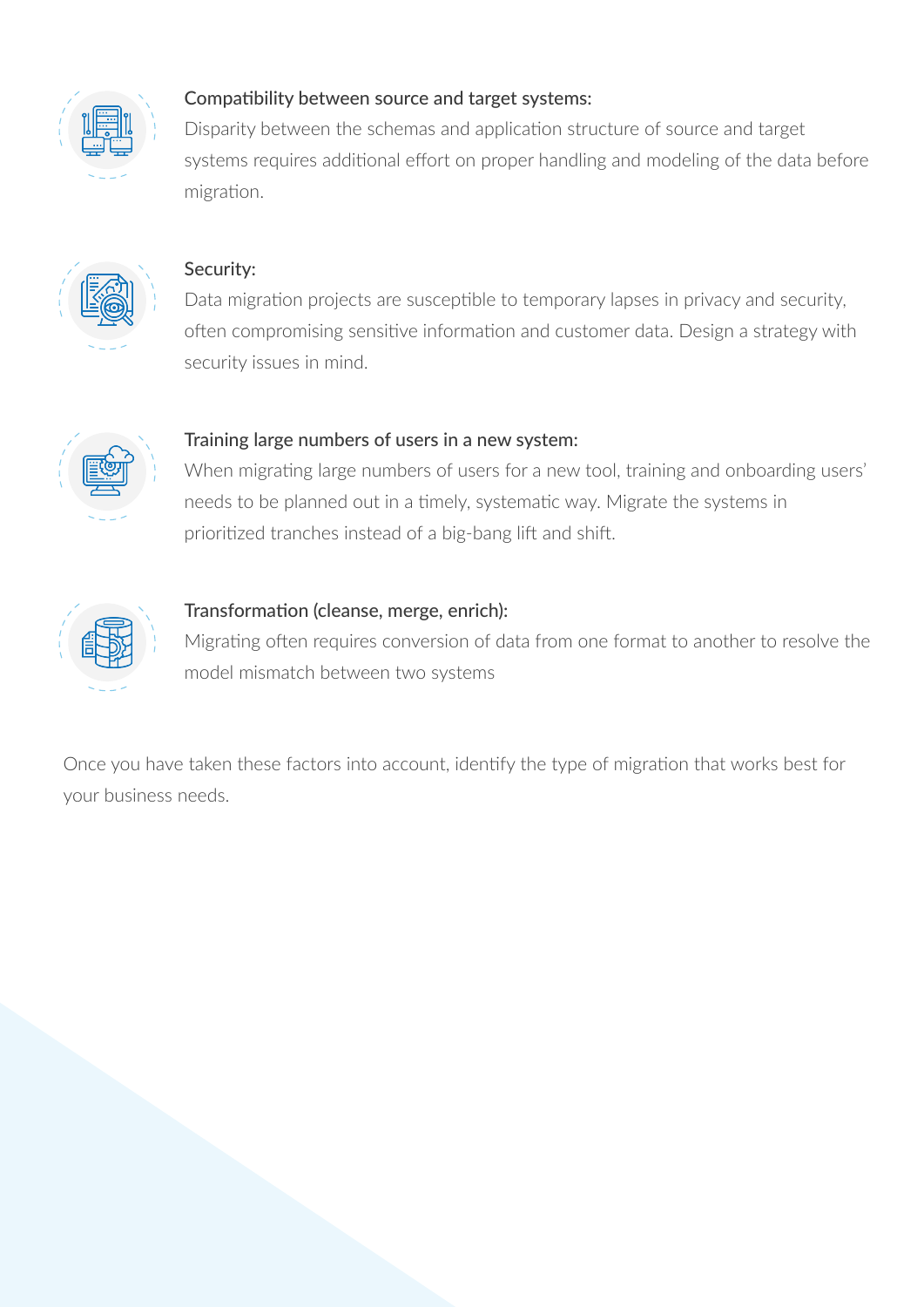# Identifying the migration type

#### 1. Migrating within the same tool ecosystem

Organizations often opt to move from data center or on-premise servers to the cloud in order to lower operating expenses and increase agility, flexibility, and scalability. For instance, an enterprise may want to migrate data from its Azure DevOps Server or older Team Foundation Server (TFS) version, an on-site instance, to a common cloud-based Azure DevOps Services instance to improve collaboration in distributed teams and accelerate time-to-value by moving to cloud.

#### 2. Legacy migration

Many legacy tools are outdated and difficult to maintain. Their siloed architectures do not integrate well with modern DevOps tools or project management tools. Migrating from a legacy ALM or issue tracking tool to a modern best-of-breed tool can lower the operational costs, empower teams with a feature-rich solution and real-time access to data and analytics.

#### 3. Migration to support business re-organization

Business reasons such as restructuring, divestment, mergers and acquisitions or other such organizational activities often compel teams to migrate projects between heterogeneous tools where there is often disparity between the two systems. These types of migrations often require expertise to bridge the model mismatch between source and target systems.

#### 4. Consolidation

Consolidation is required when multiple instances of an application are merged in a single instance – for example, three instances of Jira merged into one single instance of Jira. Consolidation can also be implemented across heterogeneous tools, such as merging two instances of X tool into a single instance of Y tool. There could be varied reasons for merging data, including better visibility, traceability, and transparency.

#### 5. Splitting

Often data needs to be split among two or more instances or teams. This is typically the case with the divestment of a business unit within a larger company.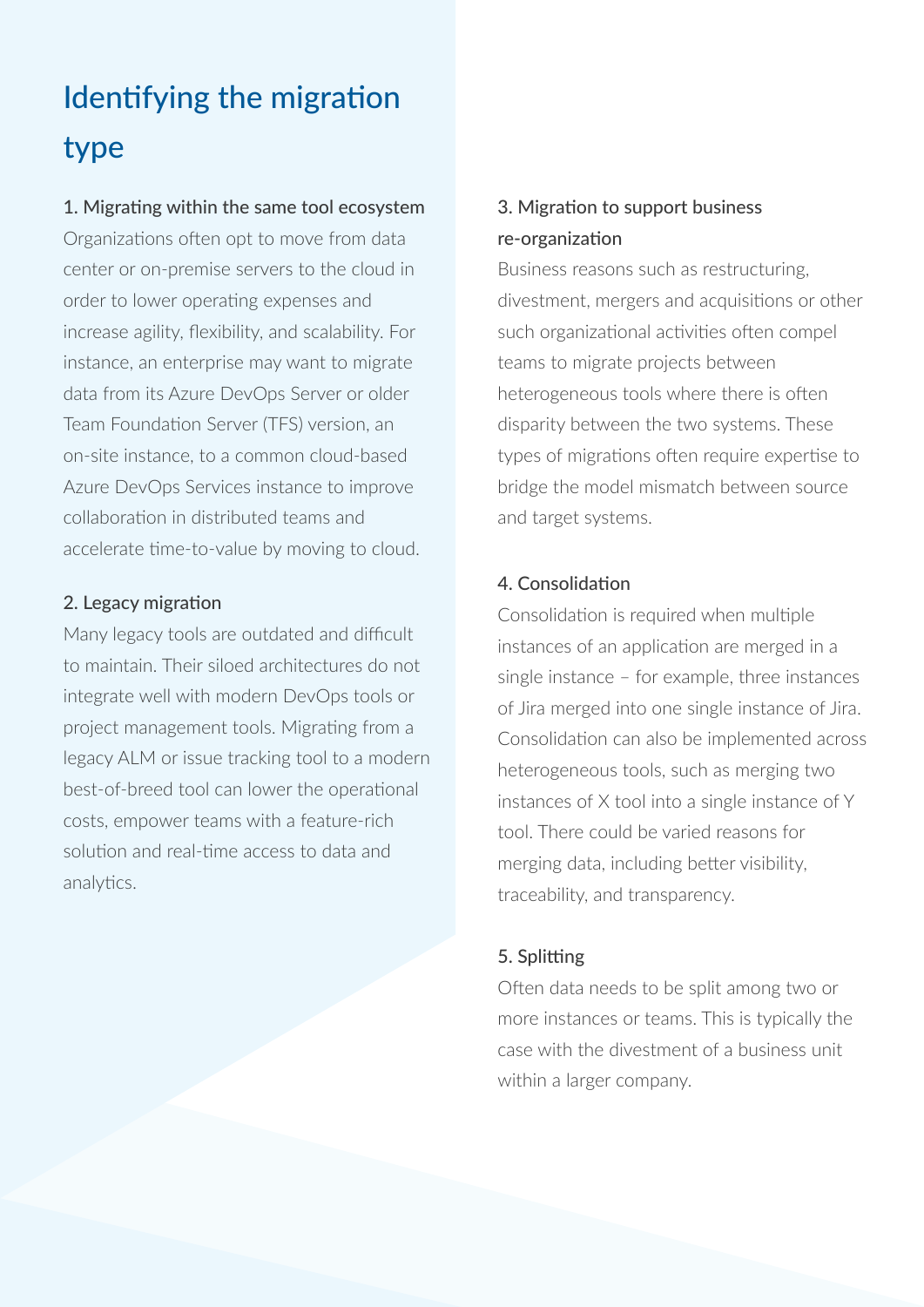# Selecting the right data migration strategy

Depending on the migration type, scale, and complexity of your project, you need to select the most suitable migration approach whether it is manual or automated. Manual or script-based approaches are time consuming, error-prone, and difficult to scale. Here are some of the use cases that support each approach:

#### 1. Do-It-Yourself (DIY) script-based migration

It is possible to execute the migration project yourself with the help of scripts and REST APIs. However, with anything created in-house without relevant expertise or experience, there is always a risk of data inconsistency, loss of information and failure recovery. While many organizations have the raw technical capability to perform script-based migration, one must consider the time and energy that goes into the research, planning and execution and weigh it against lost opportunity and more strategic productivity.

This is a disruptive strategy and involves a fair amount of system downtime and loss of productivity. It also requires additional effort to map the entities and data, planning backward compatibility and configuration to migrate data between applications. There is limited scope to transform data or preserve the history and traceability of all migrated data.

#### 2. One-time Data migration

One-time data migration is built on export-import framework with the purpose to execute one-time data migration from one system to another. Typically, these tools simply copy the data and there is limited support for data transformation during migration. While these migration tools support rich data fidelity, they require system downtime. Re-migration is required every time, any data issue is found in the target system during validation phase. Such migration tools are suitable for small scale migrations with less than 25 projects.

#### 3. Enterprise-grade migration tool

An enterprise-grade migration tool is purpose-built for the various intricacies and challenges of large-scale data migration projects. It meets some of the most important criteria for fast, accurate and full-fidelity migration including:

- Zero downtime or non-disruptive data migration
- UI-based mapping that requires no scripting knowledge
- Factory approach for unmatched scalability
- Data migration with full context and history preservation
- Failure recovery or reconciliation mechanism to prevent data loss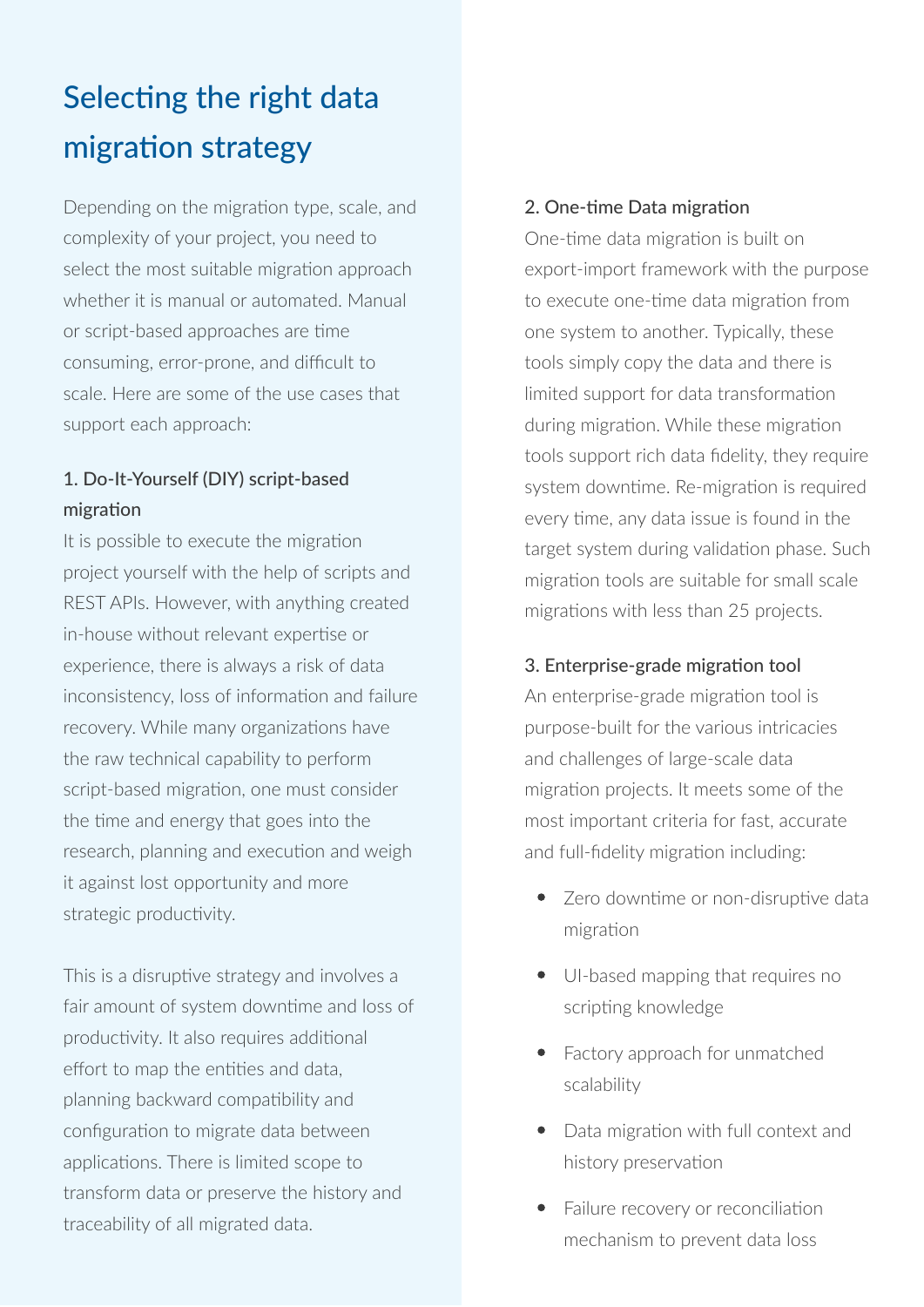# Developing your migration plan

#### 1. Identifying and defining the scope

Before migration, it is crucial to explore and assess the source, carry out a thorough audit and take complete inventory of all the assets that need to be migrated. Additionally, Source data issues or errors must be resolved before migration. For example, does the data within the source system fit the target application or does the data need further clean-up or transformation to be relevant and useful in the new system? Skipping source and target audits could lead to critical flaws in data mapping and a waste of time and resources.

#### 2. Identifying and defining the suitable options for migrations

This phase involves drawing out the technical details of the solution and documenting the migration process. Identify the best option and approach for your migration and define the project timelines and concerns. Consult internal technical experts and get sign-off from stakeholders. Create a complete inventory of data/assets/linkages to be migrated including historical information and dependencies. Also, consider security plans for data if the data needs to be protected throughout the process.

#### 3. Budgeting or determining access to funding

Migration can be expensive. Budget approval or finding access for funding a migration needs to be supported with the appropriate benefits and value of the migration to the organization. The ROI of a migration done right can outweigh the one-time cost of carrying out this transition.

#### 4. Building or buying the migration solution

For smaller and simpler application migration with low complexity, a do it yourself (DIY) migration project might be feasible. But medium to large scale migration projects require expertise and experience. If you do not have the resources within your organization to manage the migration, it might also be worth consulting with a migration expert to evaluate various options and approaches.

#### 5. Preparing teams for onboarding and training for new tools and processes

Adopting new tools and processes is challenging for teams who are being phased out of the old system. Onboarding the teams to the new application or platform requires a training plan and ongoing support to ensure optimal use of the new tool. There are several tools, consultants and training platforms that facilitate onboarding of team members. Also, factor in additional time and support required from service desk teams to resolve queries and challenges faced in user onboarding. Configure workflow, permissions and access for team members before they transition into the new system.